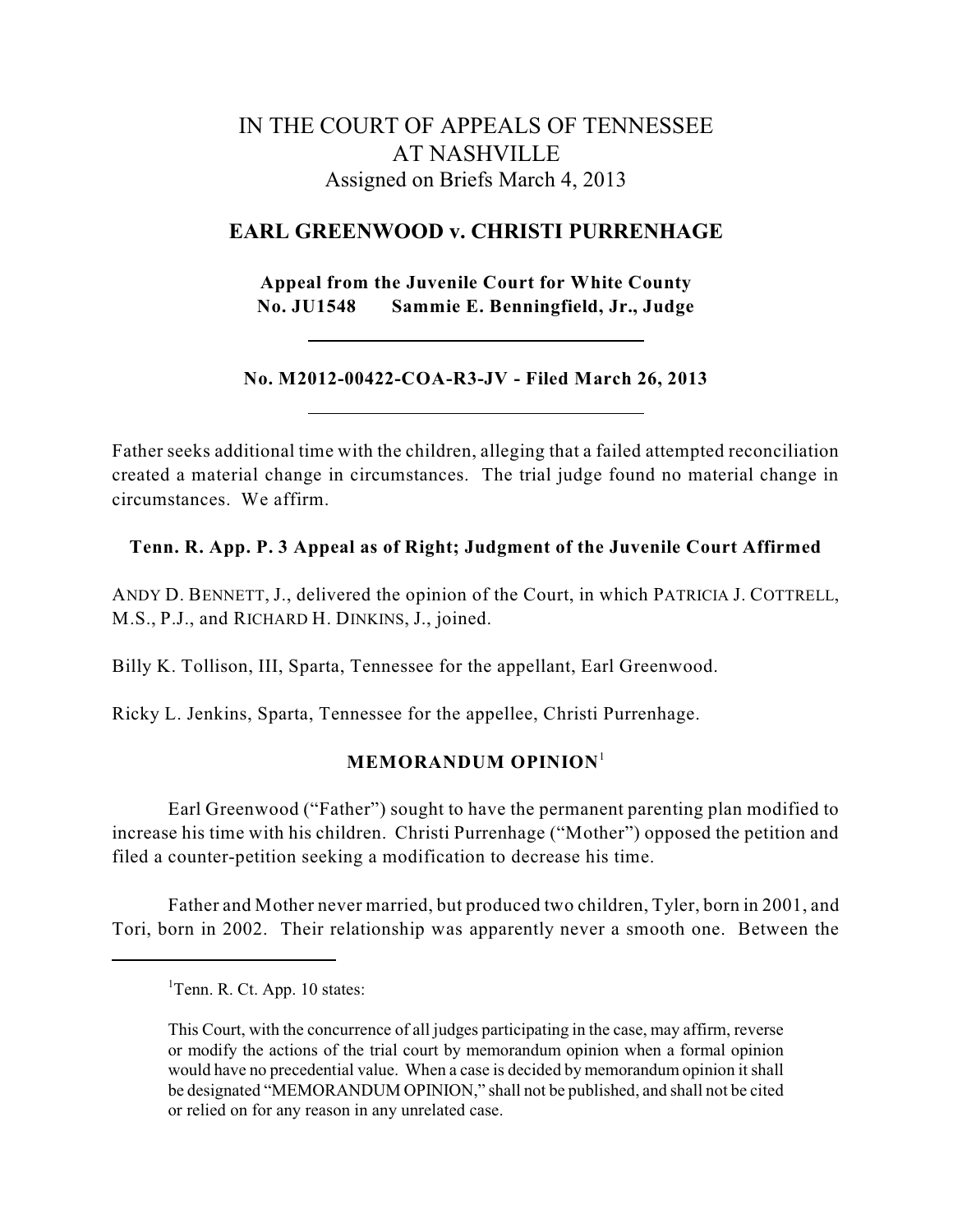births of the children, a safety plan order was issued which arose from instances of domestic violence and a violation of an order of protection.<sup>2</sup> In December 2002, the Juvenile Court of White County placed the children in the custody of the Department of Children's Services due to continuing domestic violence incidents.<sup>3</sup> Eventually, custody was returned to the parents and a permanent parenting plan was developed.<sup>4</sup> Mother was named the primary residential parent and Father was to have the children from 2:30 to 6 p.m. on Tuesdays and Wednesdays and every other weekend.

The parents lived together again in 2005, and again from 2008 to 2010. They did not follow the parenting plan during the time they resided together, but resumed following the plan when they separated. Mother did agree to adjust the plan by switching Father's weekday evening time from Tuesday and Wednesday to Wednesday and Thursday to allow Father to attend the Tuesday night horse sale. Mother also sometimes granted Father additional time with the children not required by the parenting plan.

Father filed a petition to modify the parenting plan on November 30, 2010, approximately a month after the parents separated for the last time. Father alleged that a material change of circumstances had occurred – that the parties had lived together and not applied the parenting plan as ordered. The petition sought to have the children live with Father every other week. Mother eventually filed a counter-petition to discontinue the Father's visitation during the school week. The court held a hearing on October 5, 2011 on Father's petition and found that there had been no material change of circumstances. Mother dismissed her petition. Father appealed.

#### STANDARD OF REVIEW

Our review of the trial court's findings of fact is de novo with a presumption of correctness unless the preponderance of the evidence is otherwise. Tenn. R. App. P. 13(d); *Kendrick v. Shoemake*, 90 S.W.3d 566, 570 (Tenn. 2002); *Marlow v. Parkinson*, 236 S.W.3d 744, 748 (Tenn. Ct. App. 2007). Determinations regarding custody and visitation "often hinge on subtle factors, including the parents' demeanor and credibility during the divorce proceedings themselves." *Gaskill v. Gaskill*, 936 S.W.2d 626, 631 (Tenn. Ct. App. 1996). We "give great weight to the trial court's assessment of the evidence because the trial court is in

 $2$ The April 2002 order recites that, in the most recent incident, Ms. Purrenhage was arrested for domestic violence and Mr. Greenwood was arrested for violating an order of protection.

 $3$ The parents were residing together at the time.

 $4$ On April 6, 2004, a parenting schedule was ordered. In an order entered July 9, 2004, the Juvenile Court found that both parents had complied with all the requirements of the safety plan and closed the case.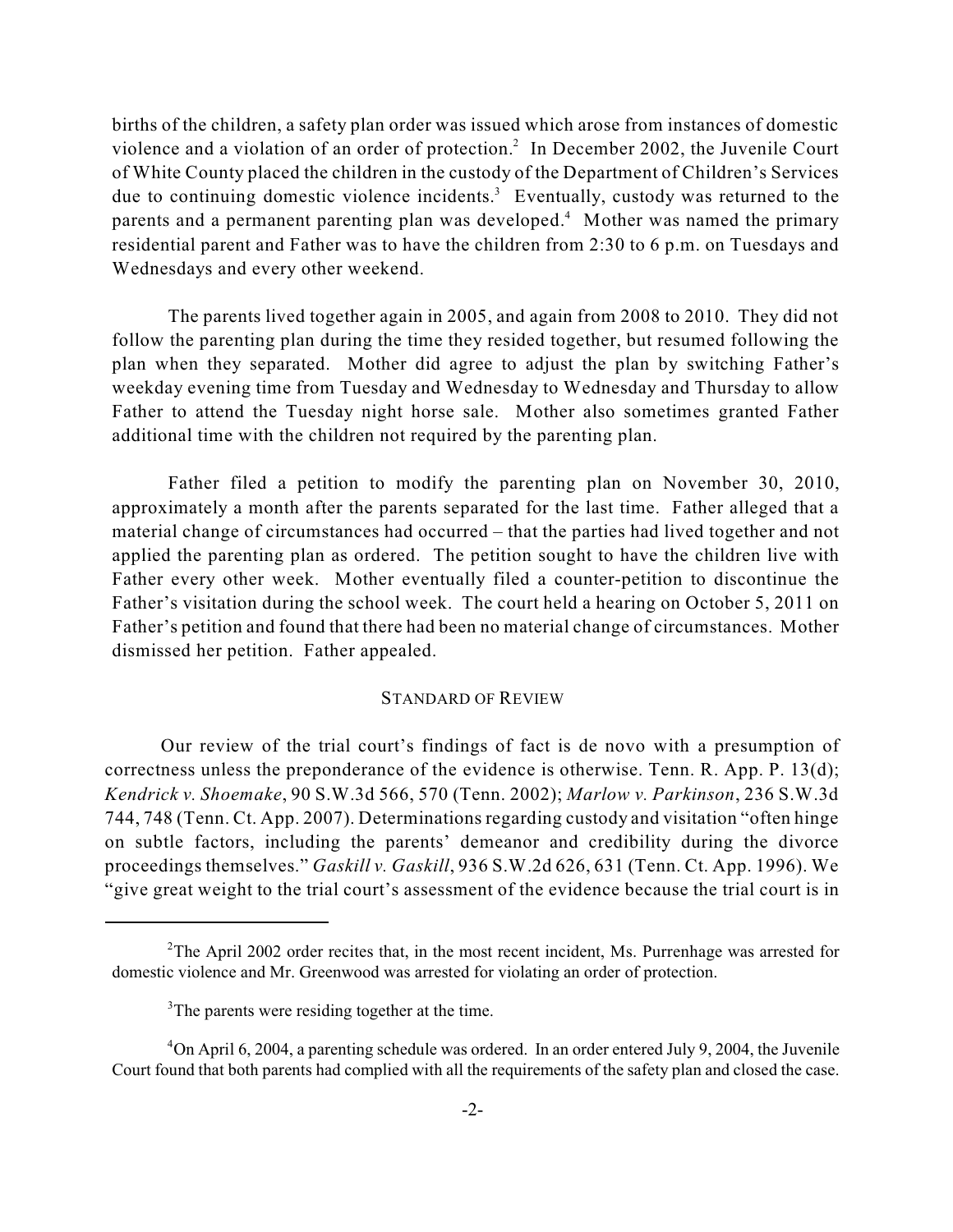a much better position to evaluate the credibility of the witnesses." *Boyer v. Heimermann*, 238 S.W.3d 249, 255 (Tenn. Ct. App. 2007). Moreover, trial courts necessarily have broad discretion to make decisions regarding parenting arrangements to suit the unique circumstances of each case. *See Eldridge v. Eldridge*, 42 S.W.3d 82, 85 (Tenn. 2001); *Chaffin v. Ellis*, 211 S.W.3d 264, 286 (Tenn. Ct. App. 2006). Therefore, "a trial court's decision [on visitation] will not ordinarily be reversed absent some abuse of that discretion." *Eldridge*, 42 S.W.3d at 85 (quoting *Suttles v. Suttles*, 748 S.W.2d 427, 429 (Tenn. 1988)). "An abuse of discretion can be found only when the trial court's ruling falls outside the spectrum of rulings that might reasonably result from an application of the correct legal standards to the evidence found in the record." *Id*. at 88.

#### ANALYSIS

Tenn. Code Ann. § 36-6-101(a)(2)(C) provides:

If the issue before the court is a modification of the court's prior decree pertaining to a residential parenting schedule, then the petitioner must prove by a preponderance of the evidence a material change of circumstance affecting the child's best interest. A material change of circumstance does not require a showing of a substantial risk of harm to the child. A material change of circumstance for purposes of modification of a residential parenting schedule may include, but is not limited to, significant changes in the needs of the child over time, which may include changes relating to age; significant changes in the parent's living or working condition that significantly affect parenting; failure to adhere to the parenting plan; or other circumstances making a change in the residential parenting time in the best interest of the child.

This statute "sets a very low threshold for establishing a material change of circumstances. Indeed, merely showing that the existing arrangement has proven unworkable for the parties is sufficient to satisfy the material change of circumstance test." *Rose v. Lashlee*, No. M2005- 00361-COA-R3-CV, 2006 WL 2390980, at \*2 n.3 (Tenn. Ct. App. Aug. 18, 2006).

Although the threshold for finding a material change under Tenn. Code Ann. § 36-6-  $101(a)(2)(C)$  is a low one, there is still a threshold. Father argues that the fact that the parties resumed living together and abandoned the parenting plan for a period of time was sufficient to show a material change of circumstances. This alleged material change involved Mother giving Father more time with the children than the parenting plan required since the parents were living together and, afterward, Mother changing the weekday visitation to accommodate Father's schedule.